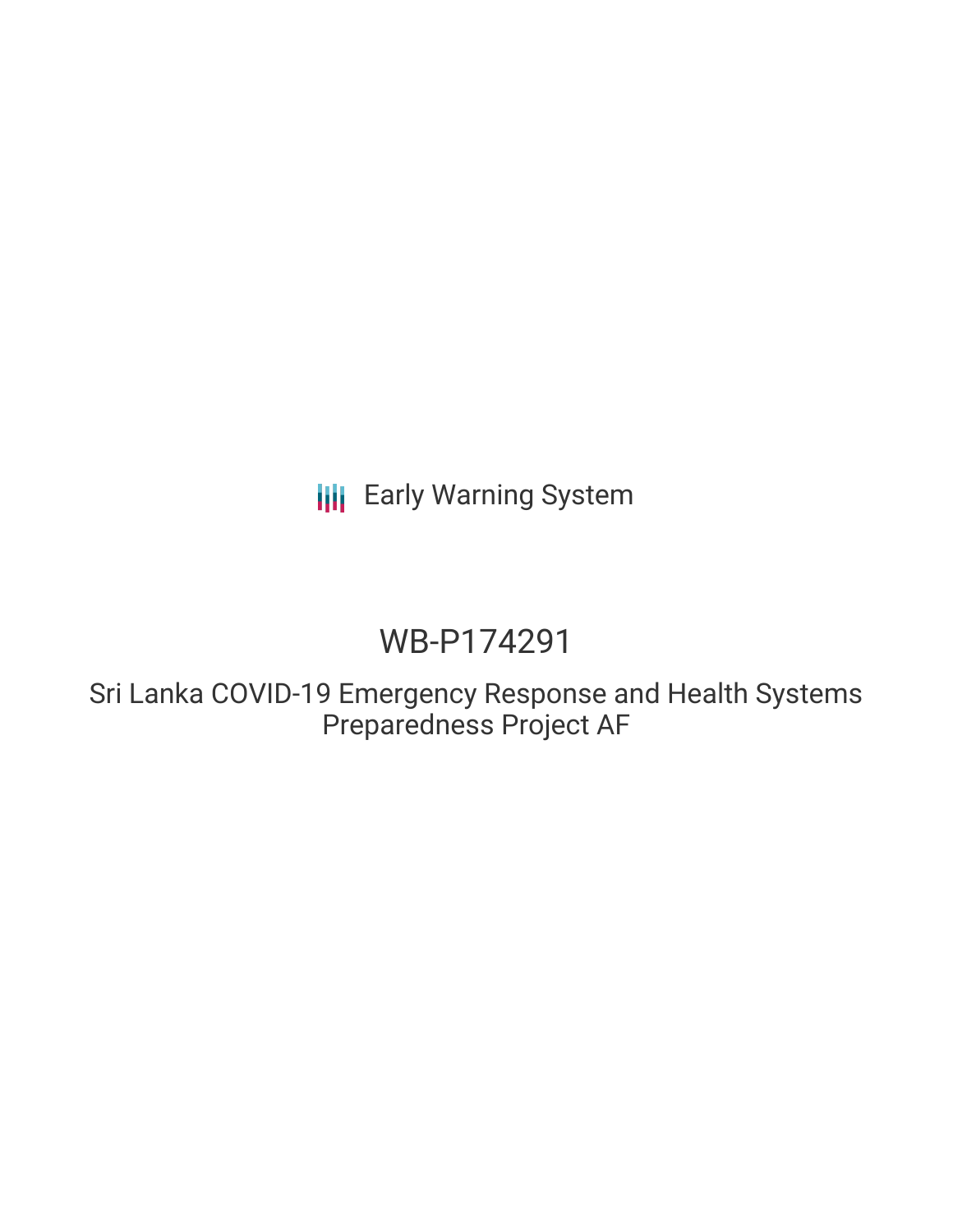

#### Early Warning System Sri Lanka COVID-19 Emergency Response and Health Systems Preparedness Project AF WB-P174291

| <b>Countries</b>               | Sri Lanka                   |
|--------------------------------|-----------------------------|
| <b>Financial Institutions</b>  | World Bank (WB)             |
| <b>Status</b>                  | Approved                    |
| <b>Bank Risk Rating</b>        | U                           |
| <b>Voting Date</b>             | 2020-06-22                  |
| <b>Borrower</b>                | Government of Sri Lanka     |
| <b>Sectors</b>                 | <b>Education and Health</b> |
| <b>Investment Type(s)</b>      | Loan                        |
| <b>Investment Amount (USD)</b> | \$87.24 million             |
| <b>Loan Amount (USD)</b>       | $$87.24$ million            |
| <b>Project Cost (USD)</b>      | \$88.97 million             |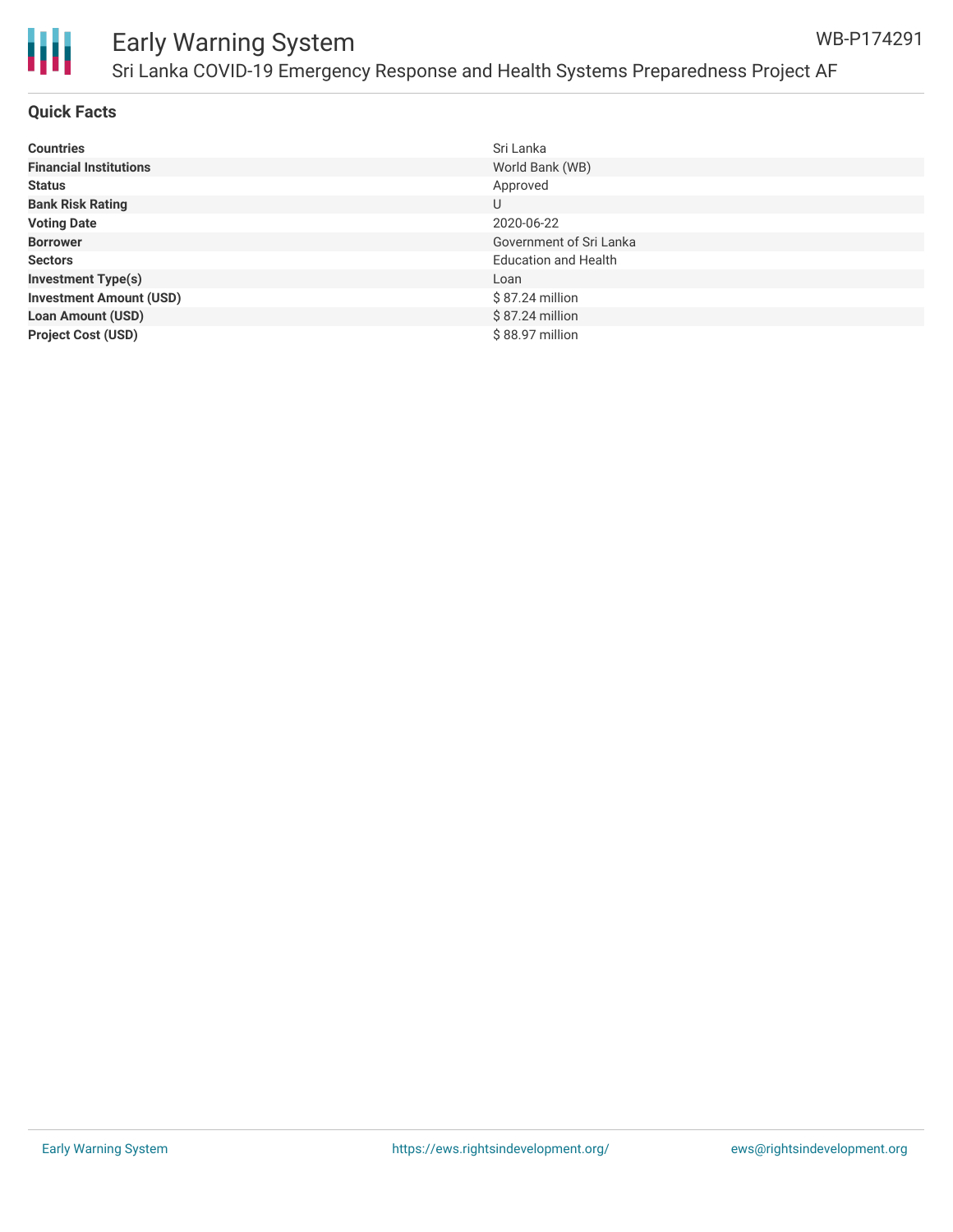

### **Project Description**

According to bank documents, the project aims to prevent, detect and respond to the threat posed by COVID-19 and strengthen national systems for public health preparedness in Sri Lanka. It has the following components:

- Component 1: Emergency COVID-19 Response
- Component 2: Strengthening National and Sub-national Institutions for Prevention and Preparedness
- Component 3: Strengthening Multi-sectoral, National institutions and Platforms for One Health
- Component 4: Implementation Management and Monitoring and Evaluation
- Component 5: Contingent Emergency Response Component

The World Bank has classified this project as having Substantial environmental and social risks.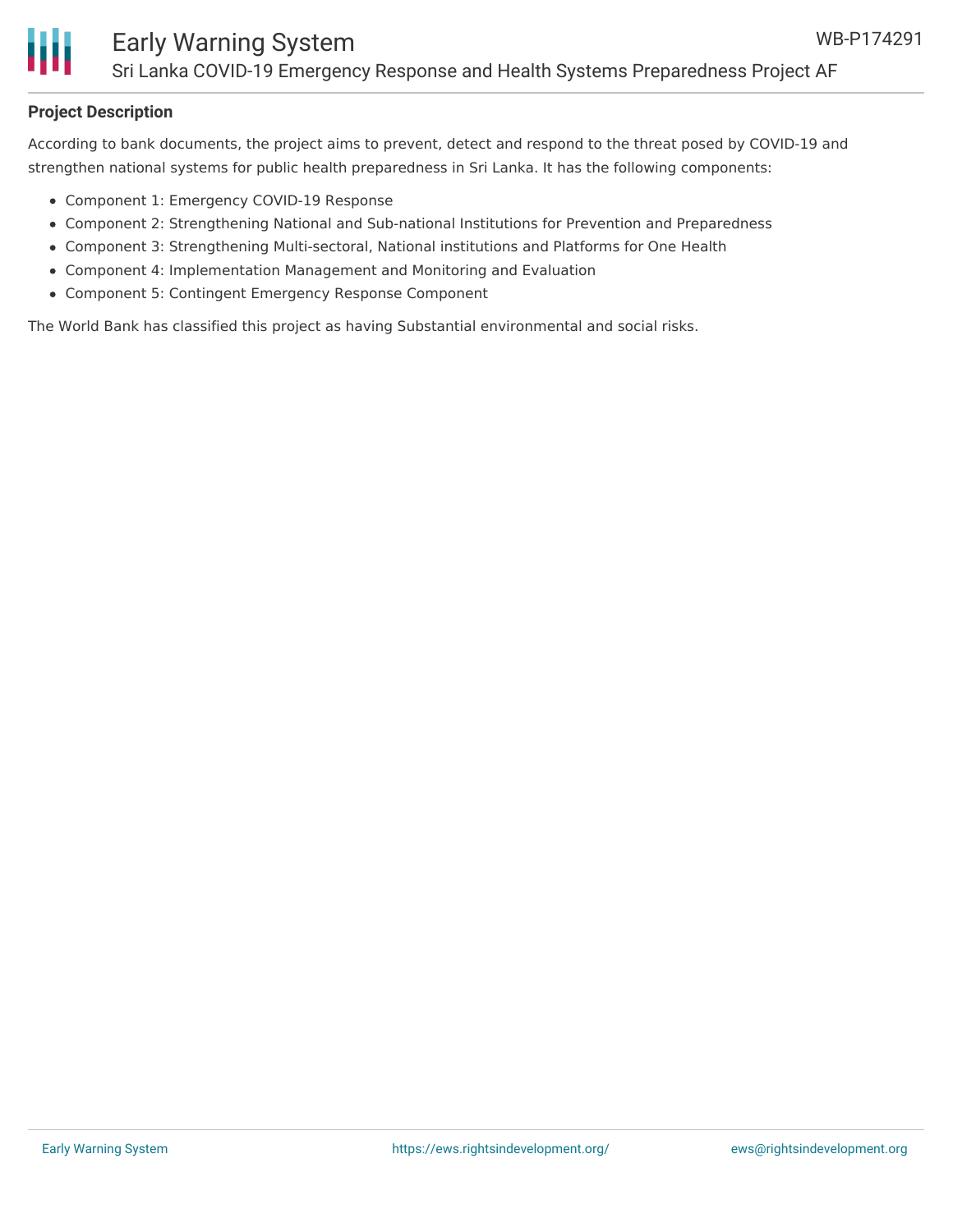

### **Investment Description**

World Bank (WB)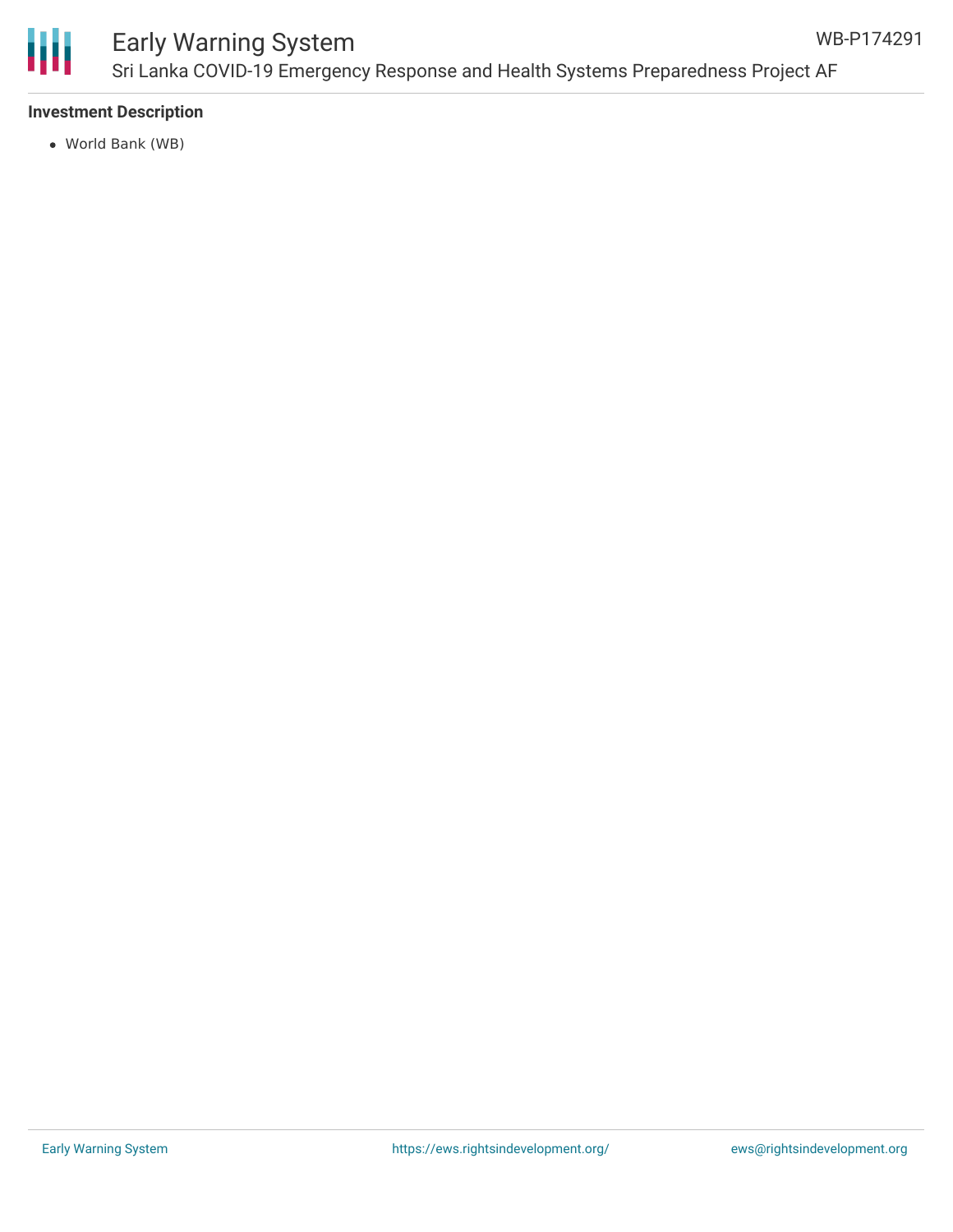## Early Warning System

Sri Lanka COVID-19 Emergency Response and Health Systems Preparedness Project AF

#### **Contact Information**

#### **Borrower: Democratic Socialist Republic of Sri Lanka**

Mr. Ajith Abeysekera, Director General, Department of External Resources, Ministry

[dg@erd.gov.lk](mailto:dg@erd.gov.lk)

#### **Implementing Agency: Ministry of Health and Indigenous Medical Services**

Dr. S.H Munasinghe, Secretary

[secretary@health.gov.lk](mailto:secretary@health.gov.lk)

WB-P174291